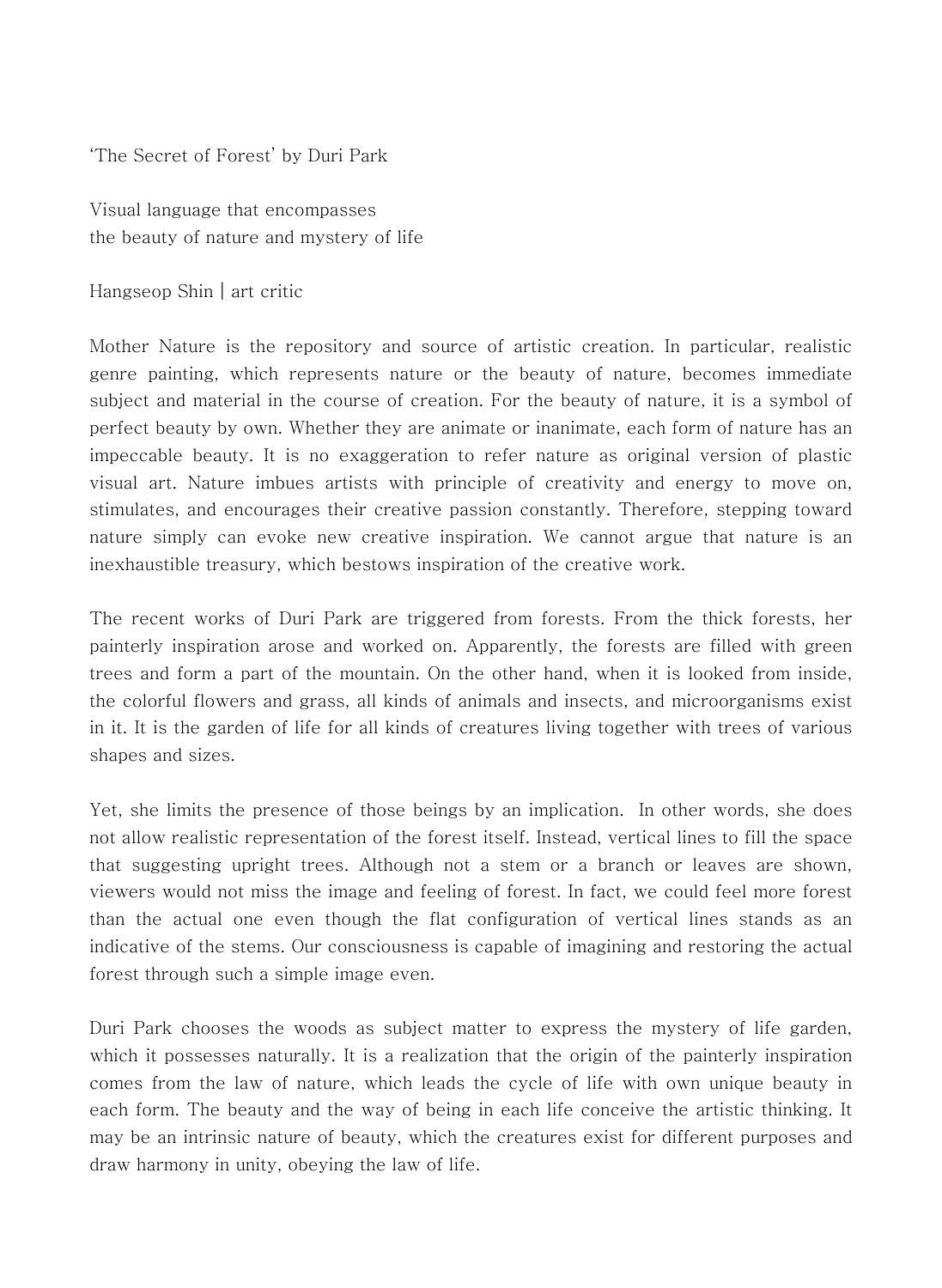However, the artist does not follow the realistic reproduction of the natural beauty to admire. The works rather speak the secret of life, which the artist believes the essential value of nature as it is observed through. Nevertheless, flowers, trees, or birds that are the actual forest dwellers, do not emerge in her paintings. Because, it is the statement drawn out of feeling not a record what the artist saw. This is not a feeling for what appears to describe a statement that tells you. It may be so. Spectator could have a deep impression and feeling of forest even though any specific figurative of forest are hidden. The image of forest reinterpreted with an adumbrative implication gathers an effect more realistic sense. The images and its impression of the woods we experienced and accumulated in the past are vividly reliving in detail today.

Visualizing certain feeling after an optic scene is not an easy task. In fact, reproducing nature figuratively is depend on the technical delineation, however, the feeling after the optic experience brings the matter of expression itself. In that sense, her work can be said of the visual expression of mindscape. At the beginning, the experience is based on optical facts, but it moves onto the emotional reaction and continue to process the development of consciousness. Speculation means the process of inquiry over the matter, not only the beauty bestowed to nature but the mystery of life within. The process of speculation is based on reading invisible fact underneath from what appeared to be on surface. Therefore, the speculation is an important method in determining the contents of the work.

The expected images visualized on the canvas after such procedures are often nonfigurative and abstract. It is because the aesthetic image lingering in the mind of the artist's consciousness is extracted while avoiding the figural forms. Filtered with the aesthetic consciousness, simplified images are emerging on the canvas that is presupposed by restricting the emotional part. At the time, any direct images to point out are not visible. Only enough of images that to hint actual thing are left, or, we may even see no signs at all at times.

Thus, her work is not about an impression or its reproduction gathered from external stuff. Neither does she expose simply the mindful image only. Soaked with the intrinsic value of the work, the content is expressed with the visual beauty. While the specific form is restricted, through non-figurative and abstract images she seeks the plastic beauty in the works. Therefore, definite forms are hidden to yield colorful abstract expression instead. In-depth representation with harmonizing various colors requires a certain way of understanding the aesthetic quality. Sometime, the work flows with a stream of brilliant colors expressing waves of emotion. Over the course of time, the works process several stages to deliver deepened color field. Thus, the colorful formation of layers get thickens: Not of the thickness of paint to emphasize textures but the visual depth that weighs down.